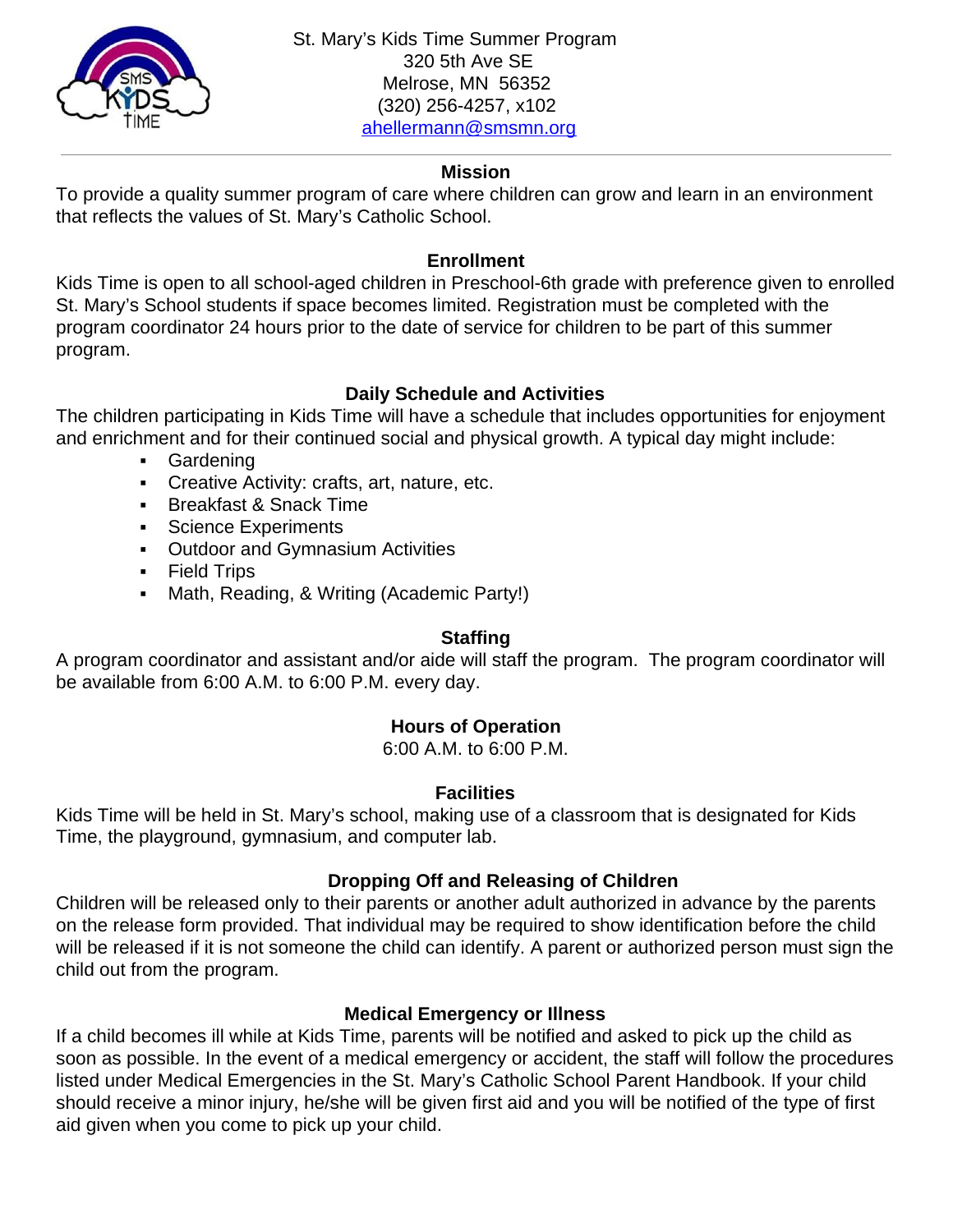

### **Use of Medication**

Please refer to the medication procedures in the St. Mary's Catholic School Parent Handbook. This handbook is available on SchoolSpeak or in the St. Mary's School Office for viewing.

#### **Insurance**

Health insurance for children is not covered in our program. Parents are asked to have their own insurance coverage.

### **Discipline**

Discipline policies and rules in effect during the school day are enforced in the summer program. Personal toys are not to be brought to Kids Time unless the staff grants special permission (i.e. toys include technology devices, gaming systems, Pokemon cards, etc.). While the summer program is less structured, respect and responsibility will always be required if a child is to remain in the program.

#### **Meals**

•Breakfast: served 8:30 A.M. – 9:00 A.M.

•Lunch: 11:00 A.M. – 11:30 A.M. Child will bring his/her own lunch every day unless notified. •A snack (fruit, granola bar, crackers, juice or milk etc.) will be served.

\*\*If your child has a special dietary need or restriction, you should send special snacks for your child and alert the program coordinator of your child's special situation.

#### **Fees**

Participants of the program need to commit to a schedule and pay accordingly. **If you miss a scheduled day, you will still be charged for that day if you didn't notify staff beforehand.** Staff will need at least a 24 hour notice of schedule changes, otherwise you will be charged full price.

| <b>Weekly Fees</b>            | 1 Child in Family | 2 Children in Family      | <b>3 Children in Family</b>   |  |
|-------------------------------|-------------------|---------------------------|-------------------------------|--|
| Full-Time (FT, 4-5 days/week) | \$100.00          | 1st child fee $+$ \$75.00 | 1st & 2nd child fee + \$60.00 |  |
| Part-Time (PT, 2-3 days/week) | \$70.00           | 1st child fee $+$ \$60.00 | 1st & 2nd child fee + \$50.00 |  |
| Drop-In (1 day/week)          | \$30.00           | 1st child fee $+$ \$25.00 | 1st & 2nd child fee + \$20.00 |  |